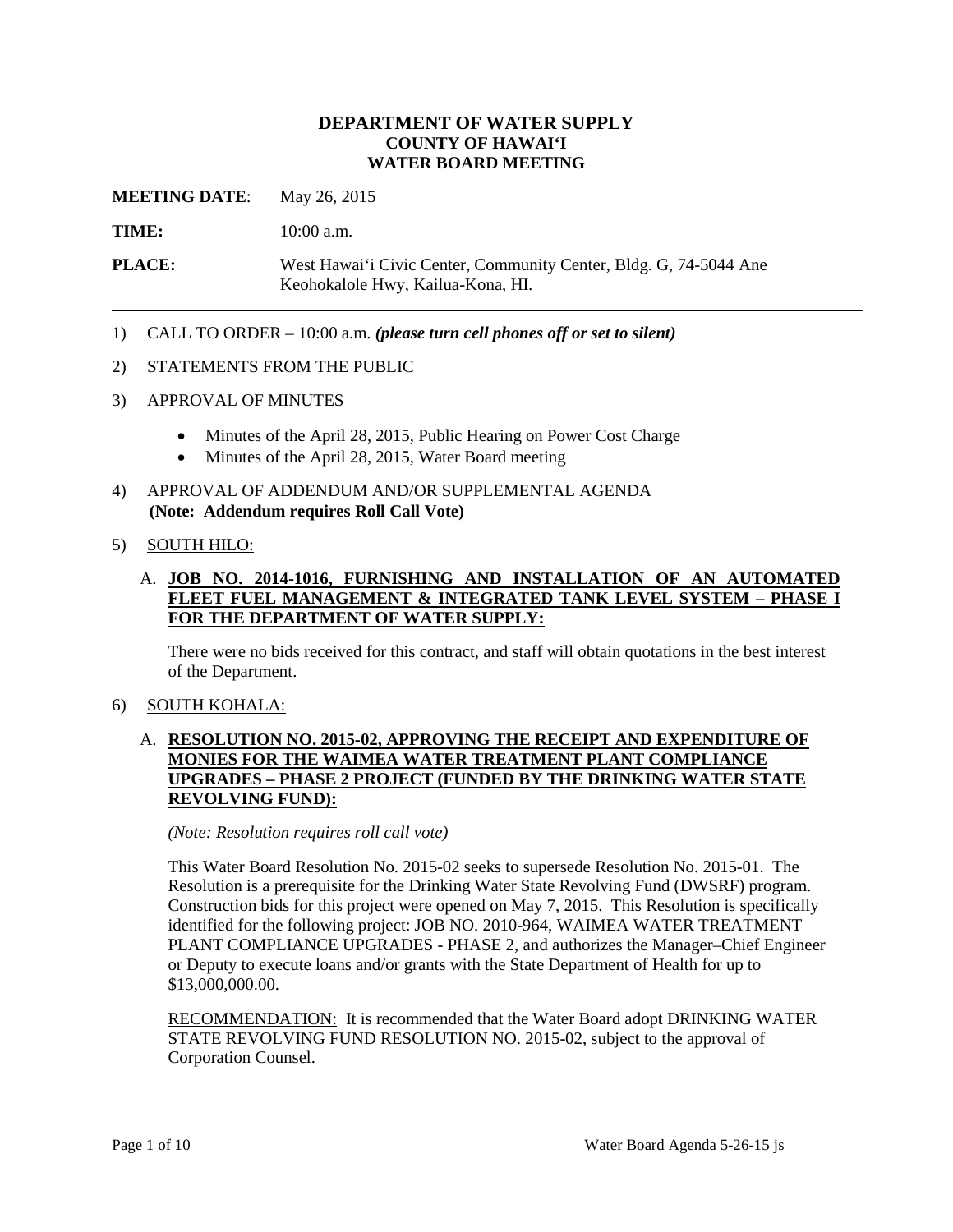## B. JOB NO. 2010-964, CONSTRUCTION OF THE WAIMEA WATER TREATMENT **PLANT COMPLIANCE UPGRADES, PHASE 2:**

 This project generally encompasses the conversion and expansion of the existing 2 million-gallon per day (MGD) Waimea Water Treatment Plant using conventional water filtration processes to a 4-MGD membrane filtration plant and related improvements.

 membrane process building; a new emergency generator; together with associated site work, Specific improvements include: site grading; paving, drainage, walkways, clarifiers and a causeway; modifications to several existing structures and processes; construction of a new fencing, water systems piping, electrical work, instrumentation, painting, and demolition.

Bids for this project were opened on May 7, 2015, 2:00 p.m., and the following are the bid results:

| <b>Bidder</b>                      | <b>Bid Amount*</b> | <b>Adjusted Bid Amount**</b><br>(for purposes of bid<br>award) |
|------------------------------------|--------------------|----------------------------------------------------------------|
| <b>Bodell Construction Company</b> | \$10,854,154.20    | \$10,311,446.49                                                |
| Performance Systems, Inc.          | \$11,964,830.00    | \$11,342,036.41                                                |
| Isemoto Contracting Co., Ltd.      | \$13,981,798.00    | \$13,282,708.10                                                |
| <b>F&amp; H Construction</b>       | Bid withdrawn      |                                                                |

\*Bids were allowed to be corrected because of an obvious mistake, in accordance with DWS General Requirements and Covenants and Hawaii Administrative Rules.

 \*\*Bids were adjusted (for the purposes of award) to provide credits for use of Hawaii Products and participation in the State Apprenticeship Program, in accordance with Hawaii Administrative Rules.

### Project Costs:

| 1) Low Bidder (Bodell Construction Company)<br>2) Construction Contingency $(\sim 9.6\%)$ |                    | \$10,854,154.20<br>\$1,045,845.80 |
|-------------------------------------------------------------------------------------------|--------------------|-----------------------------------|
|                                                                                           | <b>Total Cost:</b> | <u>\$11,900,000.00</u>            |

 Funding for this project will be from a DWSRF Loan. The contractor will have 600 calendar days to complete this project.

RECOMMENDATION: It is recommended that the Board award the contract for JOB NO. \$10,854,154.20, plus \$1,045,845.80 for construction contingency, for a total contract amount of be authorized to sign the contract, subject to review as to form and legality by Corporation 2010-964 WAIMEA WATER TREATMENT PLANT COMPLIANCE UPGRADES PHASE 2, to the lowest responsible bidder, Bodell Construction Company, for their corrected bid amount of **\$11,900,000.00**. It is further recommended that either the Chairperson or the Vice-Chairperson Counsel.

## C. **JOB NO. 2014-1010, LĀLĀMILO A DEEPWELL REPAIR:**

The contractor, Beylik Drilling and Pump Service, Inc., is requesting to address the Board to appeal the Department's decision to deny a time extension for JOB NO. 2014-1010, LĀLĀMILO A DEEPWELL REPAIR.

## 7) NORTH KONA: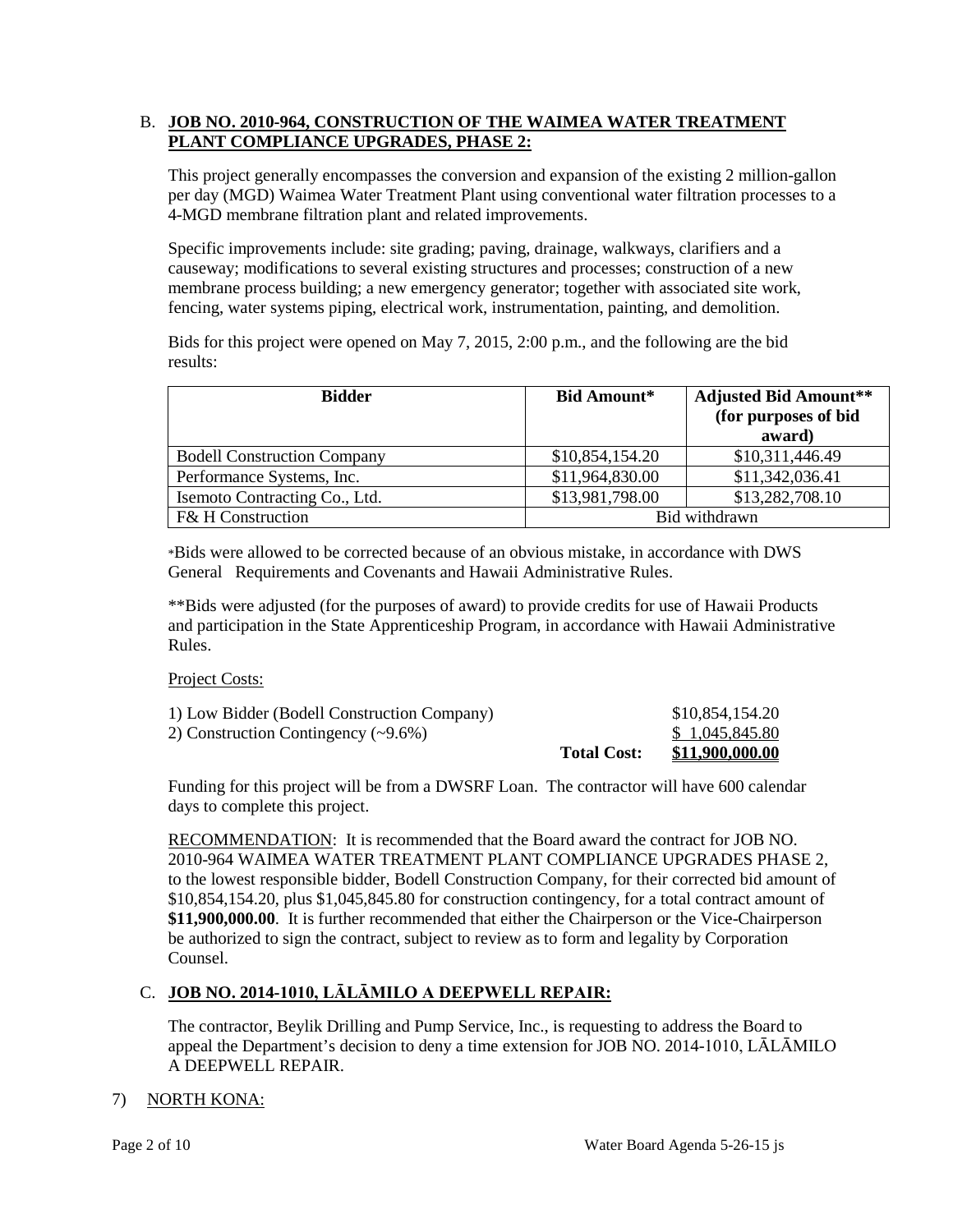## A. MAINTENANCE BID NO. 2015-02, REPAIR AND MAINTENANCE OF KAHALU'U **SHAFT HIL-A-VATOR, KONA:**

There were no bids received for this contract, and staff will obtain quotations in the best interest of the Department.

## 8) MISCELLANEOUS:

### A. **MATERIAL BID NO. 2015-01, FURNISHING AND DELIVERING PIPES, FITTINGS, WATER METERS, FIRE HYDRANTS, BRASS GOODS, VALVES, ELECTRICAL SUPPLIES, ELECTRICAL EQUIPMENT, SCADA, WATER QUALITY EQUIPMENT, CHLORINATORS, MOTORS AND MISCELLANEOUS ITEMS FOR THE DEPARTMENT OF WATER SUPPLY STOCK:**

Bids were received and opened on May 13, 2015, at 1:30 p.m. The contract period for all Parts is one year, from July 1, 2015 to June 30, 2016. All Parts are established price agreements for materials on an "As-Needed" basis.

RECOMMENDATION: It is recommended that the Board award the contract to the following bidders for MATERIAL BID NO. 2015-01, FURNISHING AND DELIVERING PIPES, FITTINGS, WATER METERS, FIRE HYDRANTS, BRASS GOODS, VALVES, ELECTRICAL SUPPLIES, ELECTRICAL EQUIPMENT, SCADA, WATER QUALITY EQUIPMENT, CHLORINATORS, MOTORS, AND MISCELLANEOUS ITEMS FOR THE DEPARTMENT OF WATER SUPPLY STOCK, on an as-needed basis, as listed below, and that either the Chairperson of the Vice-Chairperson be authorized to sign the contract(s), subject to review as to form and legality of the contract(s) by Corporation Counsel. The contract period shall be from July 1, 2015 to June 30, 2016.

| <b>PART</b><br>NO.      | <b>DESCRIPTION</b>                                      | <b>BIDDER</b>                           | <b>AMOUNT</b> |
|-------------------------|---------------------------------------------------------|-----------------------------------------|---------------|
| 1                       | DUCTILE IRON PIPE, PUSH-ON<br><b>TYPE JOINT</b>         | Ferguson Enterprises, Inc.              | \$95,350.00   |
| $\overline{2}$          | <b>DUCTILE IRON FITTINGS</b>                            | Ferguson Enterprises, Inc.              | \$31,088.90   |
| 3                       | <b>FLANGE GASKETS</b>                                   | Ferguson Enterprises, Inc.              | \$4,329.64    |
| $\overline{\mathbf{4}}$ | NUTS, BOLTS, AND THREADED<br><b>RODS</b>                | AP Water Supply, Inc. dba HIW<br>Hawaii | \$51,677.08   |
| 5                       | <b>COPPER TUBING</b>                                    | Ferguson Enterprises, Inc.              | \$123,155.35  |
| 6                       | <b>GALVANIZED PIPES T&amp;C</b><br>(THREADED & COUPLED) | Ferguson Enterprises, Inc.              | \$15,961.80   |
| 7                       | HIGH DENSITY POLYETHYLENE<br>"HDPE" PIPE                | Ferguson Enterprises, Inc.              | \$119,879.60  |
| 8                       | <b>METER BOXES</b>                                      | Ferguson Enterprises, Inc.              | \$49,374.00   |
| 9                       | <b>METER COVERS</b>                                     | Ferguson Enterprises, Inc.              | \$3,469.00    |
| 10                      | <b>AUTOMATIC METER READING</b><br><b>UNIT</b>           | Ferguson Enterprises, Inc.              | \$511.70      |
| 11                      | 5/8" WATER METERS                                       | Ferguson Enterprises, Inc.              | \$85,338.00   |
| 12                      | NEPTUNE T-10 SERIES METER<br><b>PARTS</b>               | Ferguson Enterprises, Inc.              | \$87.00       |
| 13                      | <b>BADGER RECORDALL SERIES</b><br><b>METER PARTS</b>    | National Meter & Automation,<br>Inc.    | \$542.25      |
| 14                      | 1"-2" WATER METERS                                      | Ferguson Enterprises, Inc.              | \$22,005.25   |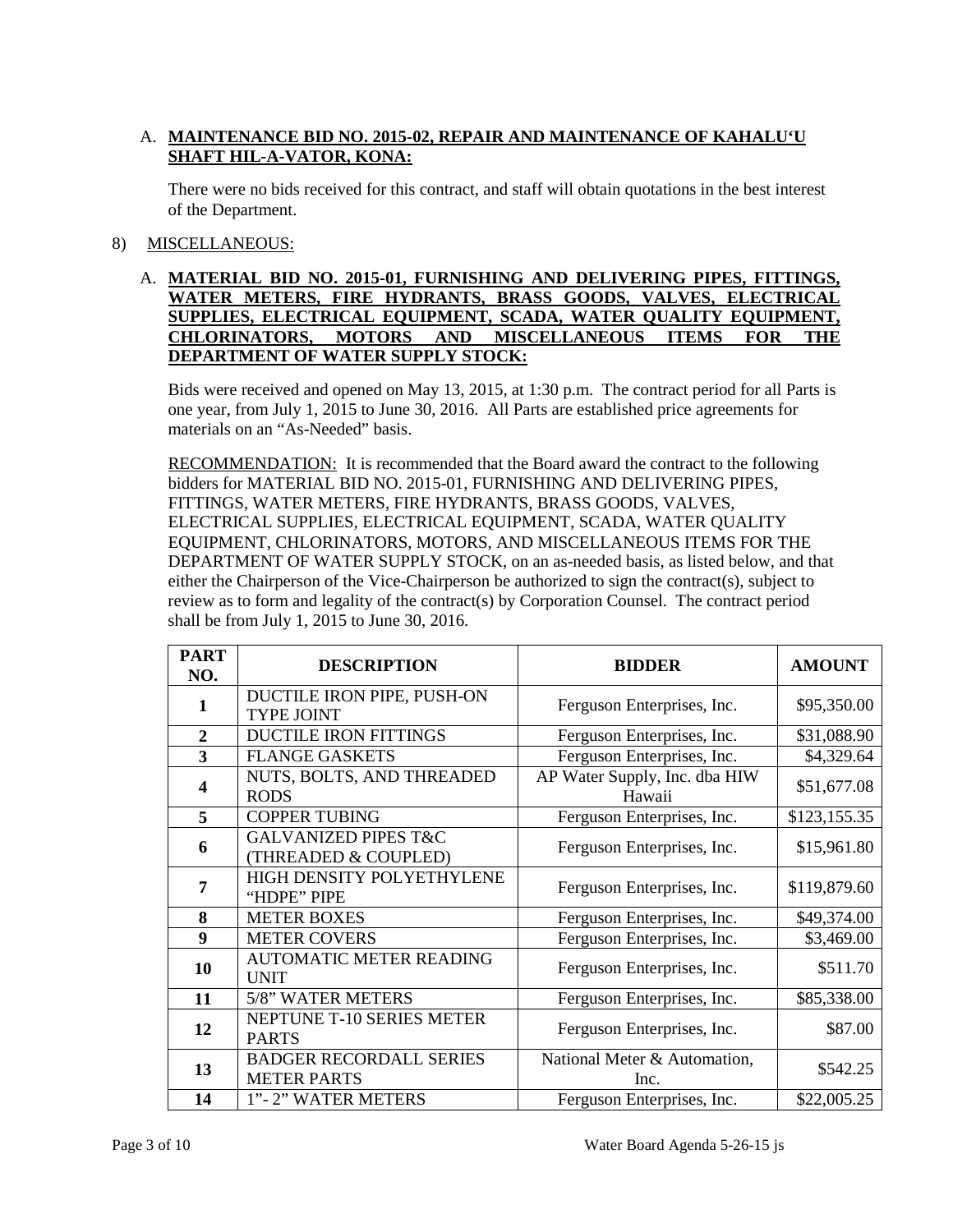| 15 | <b>COMPOUND WATER METERS</b>                   | Ferguson Enterprises, Inc.     | \$10,792.72             |
|----|------------------------------------------------|--------------------------------|-------------------------|
|    | <b>TURBINE METERS AND</b>                      |                                |                         |
| 16 | Ferguson Enterprises, Inc.<br><b>STRAINERS</b> |                                | \$22,096.12             |
| 17 | DETECTOR CHECK METERS                          | Ferguson Enterprises, Inc.     | \$6,200.00              |
| 18 | FIRE SERVICE METERS                            | Ferguson Enterprises, Inc.     | \$39,267.08             |
| 19 | <b>FIRE HYDRANTS</b>                           | Ferguson Enterprises, Inc.     | \$96,657.95             |
|    | MUELLER FIRE HYDRANT                           | AP Water Supply, Inc., dba HIW |                         |
| 20 | <b>PARTS</b>                                   | Hawaii                         | \$4,691.80              |
|    | MUELLER FIRE HYDRANT                           | AP Water Supply, Inc., dba HIW |                         |
| 21 | <b>EXTENSION KITS</b>                          | Hawaii                         | \$4,596.00              |
|    | <b>AMERICAN DARLING FIRE</b>                   |                                | \$8,341.17              |
| 22 | <b>HYDRANT PARTS</b>                           | Ferguson Enterprises, Inc.     |                         |
| 23 | <b>AMERICAN DARLING FIRE</b>                   |                                | \$8,346.75              |
|    | HYDRANT EXTENSION KIT                          | Ferguson Enterprises, Inc.     |                         |
| 24 | <b>BALL METER VALVES</b>                       | Ferguson Enterprises, Inc.     | \$54,702.50             |
| 25 | <b>BALL VALVE, PACK JOINT X</b>                | Ferguson Enterprises, Inc.     | \$33,351.50             |
|    | <b>METER COUPLING / FIP</b>                    |                                |                         |
| 26 | COMPRESSION JOINT COUPLING                     | Ferguson Enterprises, Inc.     | \$5,276.00              |
| 27 | METER FLANGE COUPLING                          | Ferguson Enterprises, Inc.     | \$3,949.00              |
| 28 | PACK JOINT COUPLING                            | Ferguson Enterprises, Inc.     | \$39,993.90             |
| 29 | <b>CORPORATION AND CURB</b>                    | Ferguson Enterprises, Inc.     | \$75,827.20             |
|    | <b>STOPS - BALL TYPE</b>                       |                                |                         |
| 30 | PRESSURE REGULATORS                            | Ferguson Enterprises, Inc.     | \$1,122.03              |
| 31 | <b>HOSE BIBBS</b>                              | Ferguson Enterprises, Inc.     | \$3,850.00              |
| 32 | <b>INVERTED MARKING PAINT</b>                  | Ferguson Enterprises, Inc.     | \$10,756.00             |
| 33 | <b>AIR RELIEF VALVES</b>                       | Ferguson Enterprises, Inc.     | \$8,652.00              |
| 34 | DUCKBILL CHECK VALVES                          | Ferguson Enterprises, Inc.     | \$95,901.75             |
| 35 | <b>VALVE BOX DEBRIS CAP</b>                    | Ferguson Enterprises, Inc.     | \$179.36                |
| 36 | <b>GATE VALVES - 3" AND</b>                    | AP Water Supply, Inc., dba HIW | \$35,834.00             |
|    | LARGER, 125# CLASS                             | Hawaii                         |                         |
| 37 | <b>GATE VALVES - 3" AND</b>                    | Ferguson Enterprises, Inc.     | \$55,257.08             |
|    | LARGER, 250# CLASS                             |                                |                         |
| 38 | <b>BUTTERFLY VALVES</b>                        | AP Water Supply, Inc., dba HIW | \$8,750.00              |
|    |                                                | Hawaii                         |                         |
| 39 | <b>AUTOMATIC CONTROL VALVES</b>                | Ferguson Enterprises, Inc.     | $\overline{1,043,161}.$ |
|    |                                                |                                | 33                      |
| 40 | <b>ANTI-CAVITATION VALVES</b>                  | Ferguson Enterprises, Inc.     | \$297,362.23            |
|    | <b>HIGH PERFORMANCE</b>                        |                                |                         |
| 41 | <b>BUTTERFLY PUMP CONTROL</b><br><b>VALVES</b> | Ferguson Enterprises, Inc.     | \$334,617.57            |
| 42 | RESERVOIR LEVEL INDICATOR                      | TK Process Hawaii, LLC         | \$5,151.53              |
|    |                                                |                                |                         |
| 43 | HATCH FRAMES AND COVERS                        | Ferguson Enterprises, Inc.     | \$8,530.26              |
| 44 | ARC FLASH PPE - DAILY WEAR                     | OneSource Distributors, LLC    | \$1,273.75              |
| 45 | ARC FLASH PPE -                                | Safety Systems & Signs Hawaii, | \$12,175.72             |
|    | SUPPLEMENTAL                                   | Inc.                           |                         |
| 46 | ELEECTRICAL GLOVES &                           | TK Process Hawaii, LLC         | \$1,406.03              |
|    | <b>TESTING</b>                                 |                                |                         |
|    | DIGITAL MULTIMETER &                           | TK Process Hawaii, LLC         | \$7,086.90              |
| 47 | <b>TESTING</b>                                 |                                |                         |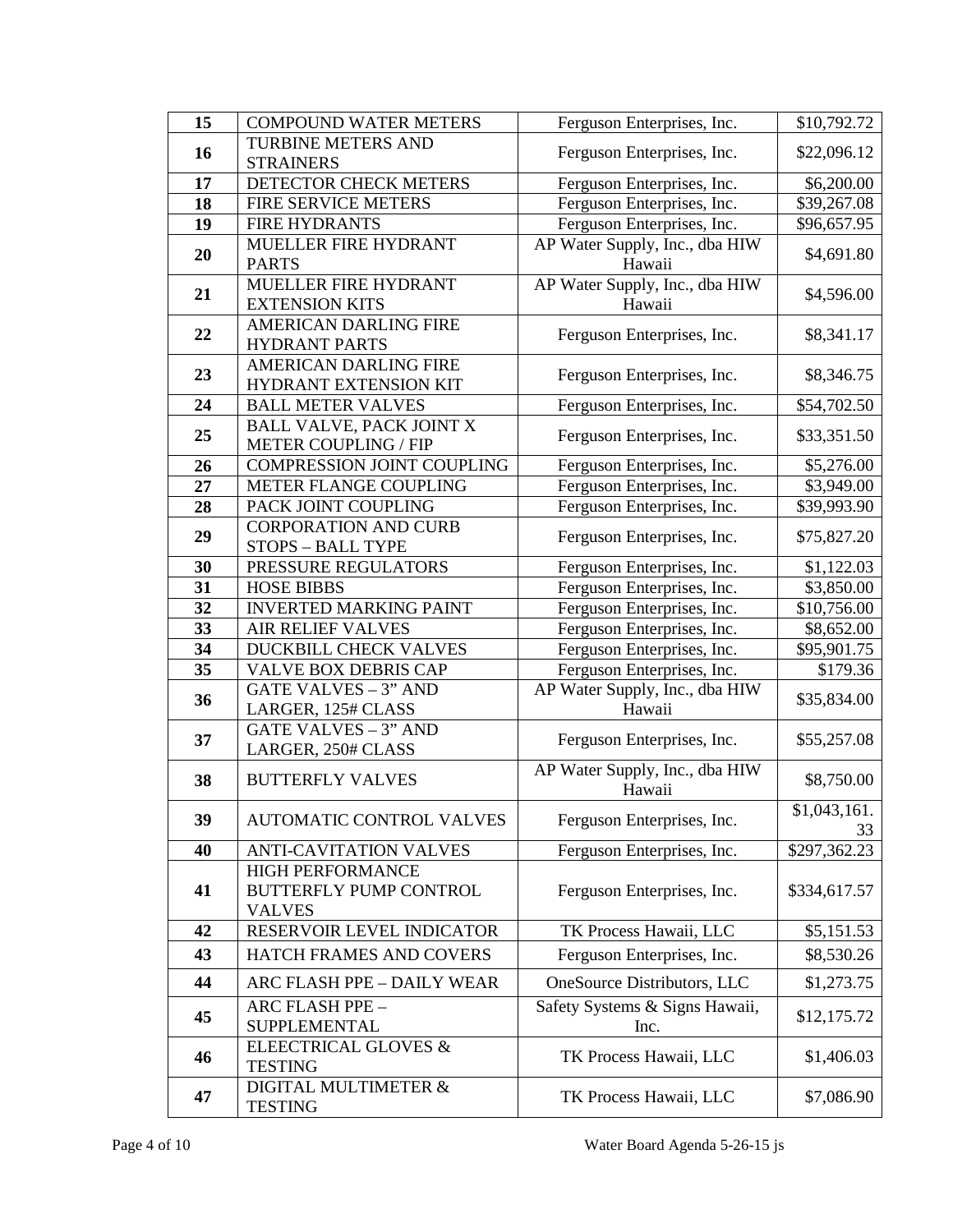| 48  | <b>ELECTRICAL SAFETY</b><br><b>EQUIPMENT</b>              | OneSource Distributors, LLC             | \$1,758.00             |
|-----|-----------------------------------------------------------|-----------------------------------------|------------------------|
| 49  | <b>ELECTRICAL TAPE</b>                                    | OneSource Distributors, LLC             | \$93.00                |
| 50  | <b>DUCT SEAL COMPOUND</b>                                 | OneSource Distributors, LLC             | \$159.00               |
| 57  | <b>ELECTRICAL CONNECTORS &amp;</b><br><b>TERMINATIONS</b> | TK Process Hawaii, LLC                  | \$6,229.75             |
| 58  | <b>INDUSTRIAL MOTOR LEAD</b><br><b>CABLE</b>              | TK Process Hawaii, LLC                  | \$34,132.65            |
| 59  | INDUSTRIAL CONTROL WIRING                                 | TK Process Hawaii, LLC                  | \$3,802.05             |
| 60  | <b>JUNCTION BOXES &amp;</b><br><b>ENCLOSURES</b>          | TK Process Hawaii, LLC                  | \$92,453.15            |
| 61  | HEAVY DUTY SAFETY SWITCH                                  | OneSource Distributors, LLC             | \$34,950.00            |
| 62  | NON-AUTOMATIC TRANSFER<br><b>SWITCH</b>                   | OneSource Distributors, LLC             | \$116,562.00           |
| 63  | <b>SOLID STATE REDUCED</b><br><b>VOLTAGE SOFT STARTER</b> | TK Process Hawaii, LLC                  | \$725,384.04           |
| 64  | MEDIUM-VOLTAGE REDUCED<br><b>VOLTAGE SOFT STARTER</b>     | TK Process Hawaii, LLC                  | \$205,294.02           |
| 65  | <b>VARIABLE FREQUENCY DRIVES</b>                          | TK Process Hawaii, LLC                  | \$281,848.87           |
| 67A | <b>SURGE PROTECTION DEVICES</b>                           | TK Process Hawaii, LLC                  | \$50,143.69            |
| 68  | <b>3 PHASE MONITOR RELAY</b>                              | TK Process Hawaii, LLC                  | \$1,999.12             |
| 69  | POWER MONITORING<br><b>EQUIPMENT</b>                      | OneSource Distributors, LLC             | \$50,498.23            |
| 70  | INDUSTRIAL ELECTRONIC<br><b>COMPONENTS</b>                | OneSource Distributors, LLC             | \$12,266.72            |
| 71  | RETROFIT RTU PANEL                                        | TK Process Hawaii, LLC                  | \$8,131.09             |
| 72  | PRE-FABRICATED SCADA<br><b>SOLUTIONS</b>                  | Control Systems West, Inc.              | \$978,025.41           |
| 73  | <b>AUTOMATION AND CONTROL</b><br><b>SYSTEMS</b>           | Control Systems West, Inc.              | \$46,308.71            |
| 74  | PROGRAMMING SERVICES                                      | TK Process Hawaii, LLC                  | $\overline{$}1,354.16$ |
| 75  | UNINTERRUPTIBLE POWER<br><b>SUPPLY (UPS)</b>              | TK Process Hawaii, LLC                  | \$4,655.94             |
| 76  | <b>GROUNDING EQUIPMENT</b>                                | TK Process Hawaii, LLC                  | \$964.29               |
| 77  | <b>COMMUNICATIONS HARDWARE</b>                            | TK Process Hawaii, LLC                  | \$65,691.97            |
| ,78 | LICENSED RADIO EQUIPMENT                                  | TK Process Hawaii, LLC                  | \$3,536.33             |
| 79  | <b>AUTODIALERS</b>                                        | TK Process Hawaii, LLC                  | \$1,063.78             |
| 80  | <b>PRESSURE TRANSDUCER -</b><br><b>WELL LEVEL</b>         | TK Process Hawaii, LLC                  | \$1,041.48             |
| 81  | <b>PRESSURE TRANSDUCER -</b><br><b>DISCHARGE PRESSURE</b> | TK Process Hawaii, LLC                  | \$11,644.19            |
| 82  | PRESSURE TRANSDUCER-<br>RESERVOIR LEVEL                   | OneSource Distributors, LLC             | \$2,682.06             |
| 83  | PRESSURE TRANSMITTER                                      | TK Process Hawaii, LLC                  | \$2,117.13             |
| 84  | <b>LIQUID LEVEL SENSOR</b>                                | OneSource Distributors, LLC             | \$5,300.75             |
| 85  | <b>FLOW SWITCH</b>                                        | Superior Technology & Supplies<br>Corp. | \$704.12               |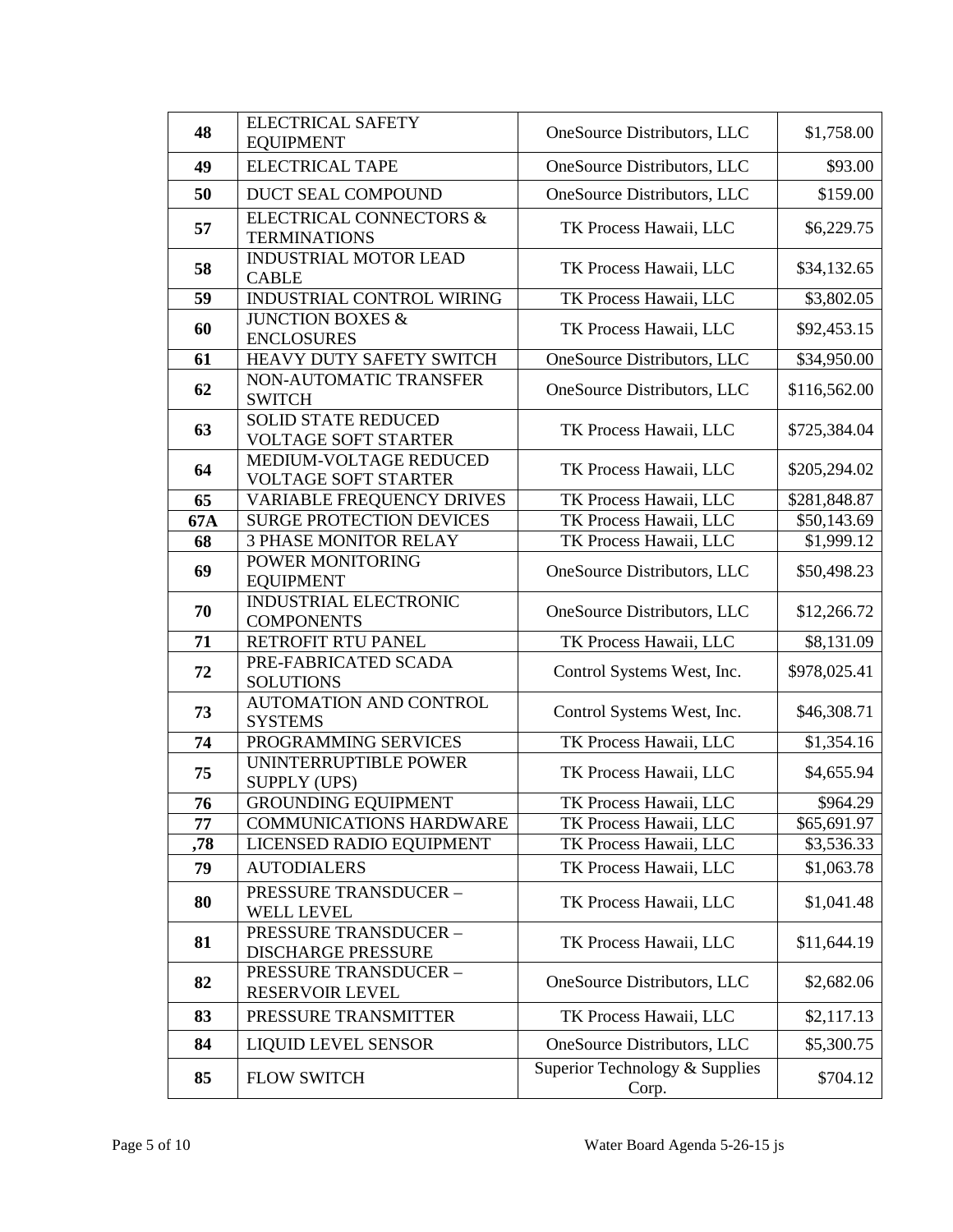| 86   | <b>ELECTROMAGNETIC FLOW</b><br><b>METERS</b>     | Ferguson Enterprises, Inc.              | \$546,701.07 |
|------|--------------------------------------------------|-----------------------------------------|--------------|
| 87   | WATER QUALITY EQUIPMENT                          | Ferguson Enterprises, Inc.              | \$27,893.74  |
| 88   | REAGENTS AND STANDARDS                           | Ferguson Enterprises, Inc.              | \$2,163.09   |
| 90   | <b>CHEMICAL FEEDER PUMP</b>                      | Ferguson Enterprises, Inc.              | \$7,683.47   |
| 91   | DIGITAL CHLORINE CYLINDER<br><b>SCALE</b>        | TK Process Hawaii, LLC                  | \$5,803.91   |
| 92   | STAND-ALONE CHLORINE GAS<br><b>DETECTOR</b>      | Safety Systems & Signs Hawaii,<br>Inc.  | \$1,953.11   |
| 93   | <b>CHLORINATOR</b>                               | Superior Technology & Supplies<br>Corp. | \$10,278.42  |
| 94   | <b>CHLORINE GAS FEEDER</b>                       | OneSource Distributors, LLC             | \$15,377.95  |
| 95   | <b>TABLET CHLORINATOR PARTS</b>                  | TK Process Hawaii, LLC                  | \$5,915.44   |
| 97   | <b>MECHANICAL SEALS</b>                          | TK Process Hawaii, LLC                  | \$153,126.42 |
| 98   | <b>MOTORS</b>                                    | TK Process Hawaii, LLC                  | \$261,672.48 |
| 100A | <b>LEAK NOISE DATA LOGGERS</b>                   | Wong's Equipment & Service,<br>LLC      | \$51,835.24  |
| 101  | <b>LIGHT EMITTING DIODE</b><br><b>LUMINARIES</b> | TK Process Hawaii, LLC                  | \$9,291.30   |
| 102  | <b>INFRARED WINDOWS</b>                          | TK Process Hawaii, LLC                  | \$5,453.46   |

 (Liquidtight Flexible Metallic Conduit & Fittings), 53 (Rigid PVC Conduit & Fittings), 54 (EMT For the following Sections: 51 (Liquidtight Flexible Non-Metallic Conduit & Fittings), 52 Conduit & Fittings), 55 (Rigid Galvanized Steel Conduit & Fittings), 56 (Unistrut Channel and Hardware), 66 (Pad-Mounted Step-up Transformer), 89 (Multistage Booster Pumps), 96 (Ultrafiltration Package Plant), and 99 (Submersible Motors – Refurbish / Rewind), no bids were received.

 For the Sections where no bids were received, staff shall obtain quotations in the best interest of the Department.

## B. MATERIAL BID NO. 2015-03, FURNISH BASE COURSE, SAND, COLD MIX, HOT **MIX, AND NO. 3F ROCK TO THE DEPARTMENT OF WATER SUPPLY:**

Bids for this project were opened on May 14, 2015, at 2:00 p.m., and the following are the bid results.

|           |                                        | Yamada &<br>Sons, Inc. | <b>WHC LTD</b><br>dba West<br>Hawai'i<br>Concrete | Grace<br><b>Pacific LLC</b> | $\mathbf{J}$ as. W.<br>Glover, Ltd. |
|-----------|----------------------------------------|------------------------|---------------------------------------------------|-----------------------------|-------------------------------------|
|           | <b>DISTRICT I:</b>                     |                        |                                                   |                             |                                     |
| A.        | 3/4-Inch Base Course (Cost per ton)    | \$17.60                | No Bid                                            | No Bid                      | \$18.75                             |
| <b>B.</b> | 1½-Inch Base Course (Cost per ton)     | \$17.05                | No Bid                                            | No Bid                      | \$17.71                             |
| C.        | No. 3F Rock (Cost per ton)             | \$25.80                | No Bid                                            | No Bid                      | \$26.04                             |
| D.        | #4 Sand (Cost per ton)                 | \$41.65                | No Bid                                            | No Bid                      | \$46.87                             |
| Е.        | Mortar Sand - ASTM C144 (Cost per ton) | No Bid                 | No Bid                                            | No Bid                      | \$64.58                             |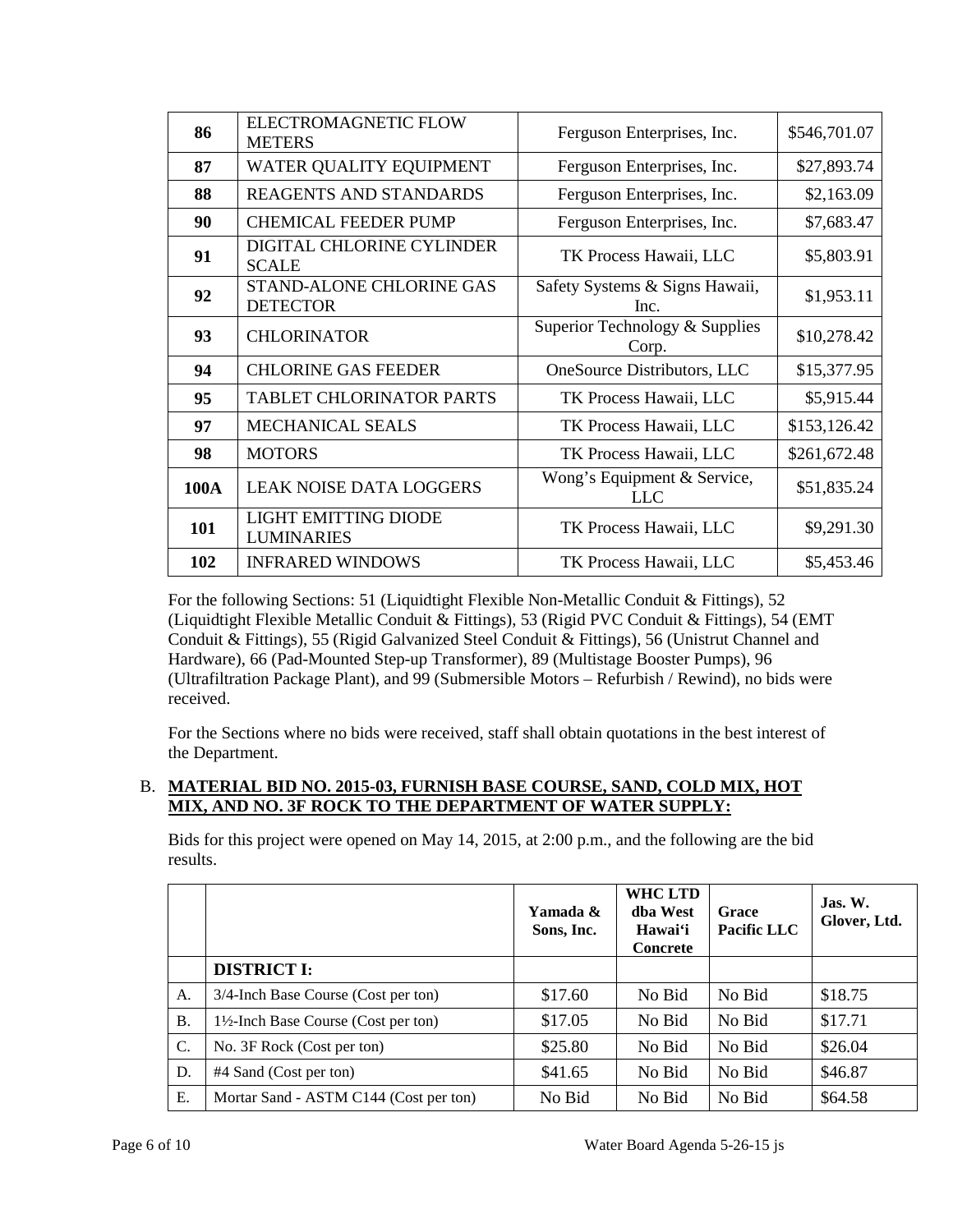| F.               | Cold Mix-ASTM D4215-87 (Cost per ton)                              | \$148.10               | No Bid                                                   | No Bid                             | \$150.00                   |
|------------------|--------------------------------------------------------------------|------------------------|----------------------------------------------------------|------------------------------------|----------------------------|
| G.               | Blended Material 60% #4 Sand and 40% No.<br>3F Rock (Cost per ton) | \$52.10                | No Bid                                                   | No Bid                             | \$50.00                    |
| H.               | $Hot Mix - County Mix IV (Cost per ton)$                           | \$142.60               | No Bid                                                   | No Bid                             | \$148.96                   |
|                  | <b>DISTRICT II:</b>                                                | Yamada&<br>Sons, Inc.  | <b>WHC LTD</b><br>dba West<br>Hawai'i<br><b>Concrete</b> | Grace<br><b>Pacific LLC</b>        | Jas. W.<br>Glover, Ltd.    |
| A.               | 3/4-Inch Base Course (Cost per ton)                                | No Bid                 | \$13.59                                                  | No Bid                             | No Bid                     |
| <b>B.</b>        | 1½-Inch Base Course (Cost per ton)                                 | No Bid                 | \$12.31                                                  | No Bid                             | No Bid                     |
| $\overline{C}$ . | No. 3F Rock (Cost per ton)                                         | No Bid                 | \$21.43                                                  | No Bid                             | No Bid                     |
| D.               | #4 Sand (Cost per ton)                                             | No Bid                 | \$24.21                                                  | No Bid                             | No Bid                     |
| Ε.               | Mortar Sand - ASTM C144 (Cost per ton)                             | No Bid                 | \$41.35                                                  | No Bid                             | No Bid                     |
| F.               | Cold Mix-ASTM D4215-87 (Cost per ton)                              | No Bid                 | No Bid                                                   | No Bid                             | No Bid                     |
|                  | <b>DISTRICT III:</b>                                               | Yamada &<br>Sons, Inc. | <b>WHC LTD</b><br>dba West<br>Hawai'i<br><b>Concrete</b> | <b>Grace Pacific</b><br><b>LLC</b> | Jas. W.<br>Glover,<br>Ltd. |
| A.               | 3/4-Inch Base Course (Cost per ton)                                | No Bid                 | \$18.56                                                  | No Bid                             | No Bid                     |
| <b>B.</b>        | 1½-Inch Base Course (Cost per ton)                                 | No Bid                 | \$17.10                                                  | No Bid                             | No Bid                     |
| $\overline{C}$ . | No. 3F Rock (Cost per ton)                                         | No Bid                 | No Bid                                                   | No Bid                             | No Bid                     |
| D.               | #4 Sand (Cost per ton)                                             | No Bid                 | \$34.72                                                  | No Bid                             | No Bid                     |
| Ε.               | Mortar Sand - ASTM C144 (Cost per ton)                             | No Bid                 | \$55.01                                                  | No Bid                             | No Bid                     |
| F.               | Cold Mix-ASTM D4215-87 (Cost per ton)                              | No Bid                 | No Bid                                                   | \$146.00                           | No Bid                     |
| G.               | Hot Mix - County Mix IV (Cost per ton)                             | No Bid                 | No Bid                                                   | \$145.10                           | No Bid                     |

RECOMMENDATION: It is recommended that the Board award the contract for MATERIAL BID NO. 2015-03, FURNISH BASE COURSE, SAND, COLD MIX, HOT MIX, AND NO. 3F sign the contract(s), subject to review as to form and legality of the contract(s) by Corporation ROCK TO THE DEPARTMENT OF WATER SUPPLY, by Parts to the following for the amounts shown above, and that either the Chairperson or the Vice-Chairperson be authorized to Counsel.

District  $II -$ Parts A, B, C, D, F, and H to Yamada and Sons, Inc. **Parts E and G to Jas W. Glover, Ltd** Parts A, B, C, D and E to WHC LTD dba West Hawai'i Concrete **District III – Parts A, B, D and E to WHC LTD dba West Hawai'i Concrete Parts F and G to Grace Pacific LLC** 

 Department. The contract period shall be from July 1, 2015, to June 30, 2016. For the Parts where no bids were received, staff shall obtain quotations in the best interest of the

## C. **WATER HAULING BID NO. 2015-04, PRICE AGREEMENT TO PROVIDE WATER HAULING SERVICES TO VARIOUS LOCATIONS ISLAND-WIDE (ON AN AS-NEEDED BASIS) FOR THE DEPARTMENT OF WATER SUPPLY:**

District  $I -$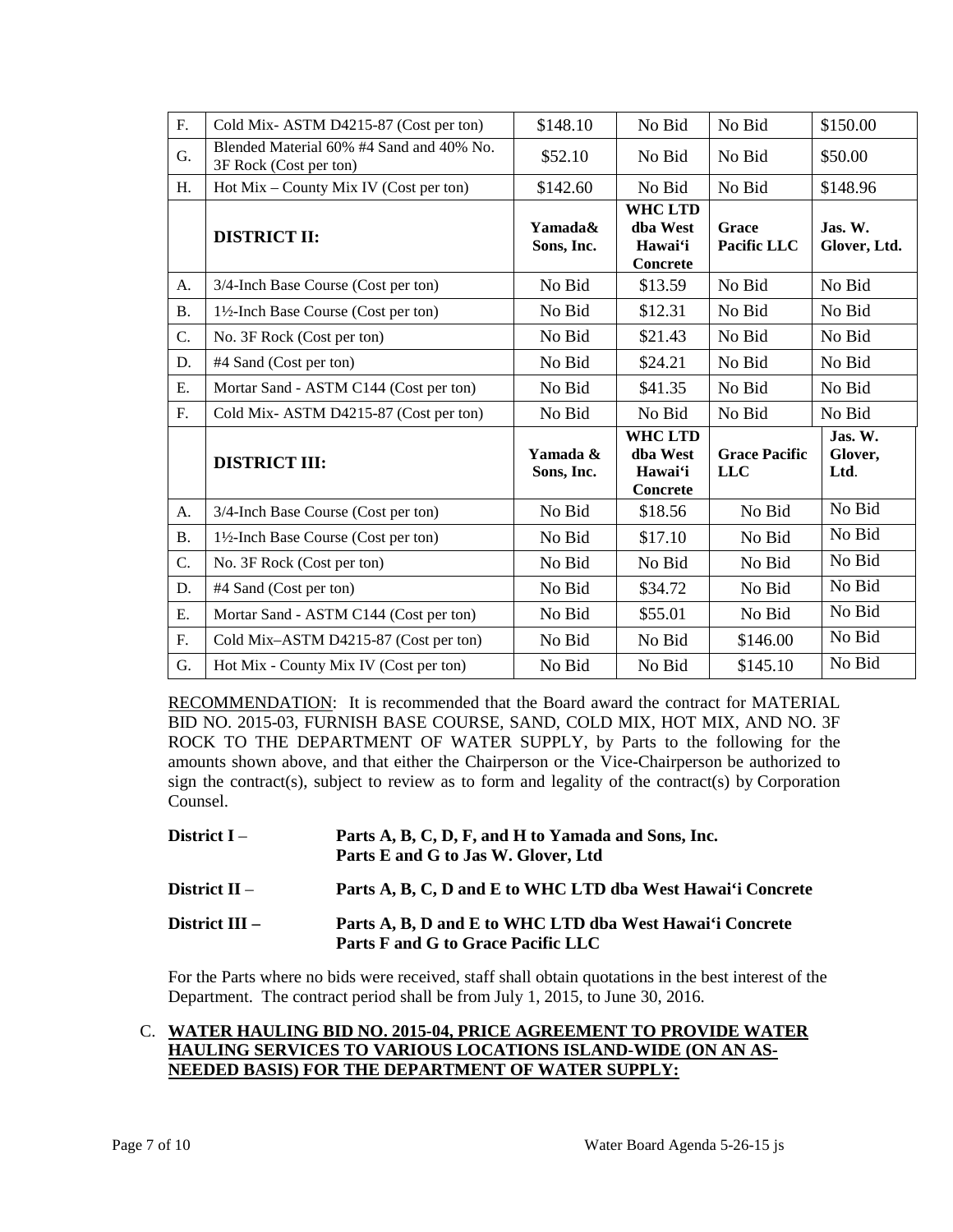Bids for this contract were opened on May 14, 2015, at 2:30 p.m., and the following are the bid results.

| 1. | <b>Carnor Sumida dba ACR Water Hauling</b><br>4,000-, and 5,000-gallon water trucks (price for all districts): |              |  |  |  |
|----|----------------------------------------------------------------------------------------------------------------|--------------|--|--|--|
|    | <b>Regular Hours</b>                                                                                           | \$103.28/hr. |  |  |  |
|    | <b>Overtime Hours</b>                                                                                          | \$117.48/hr. |  |  |  |
| 2. | Kea'au Service Station, Inc.                                                                                   |              |  |  |  |
|    | 4,200-, and 5,000-gallon water truck (price for all districts):                                                |              |  |  |  |
|    | <b>Regular Hours</b>                                                                                           | \$142.36/hr. |  |  |  |
|    | <b>Overtime Hours</b>                                                                                          | \$159.95/hr. |  |  |  |
|    | 6,000-gallon water truck (price for all districts):                                                            |              |  |  |  |
|    | <b>Regular Hours</b>                                                                                           | \$156.60/hr. |  |  |  |
|    | Overtime Hours                                                                                                 | \$174.19/hr. |  |  |  |

RECOMMENDATION: It is recommended that the Board approve the price agreement for shall be from July 1, 2015 to June 30, 2017. WATER HAULING BID NO. 2015-04, PRICE AGREEMENT TO PROVIDE WATER HAULING SERVICES TO VARIOUS LOCATIONS ISLAND-WIDE (ON AN AS-NEEDED BASIS) FOR THE DEPARTMENT OF WATER SUPPLY at the prices listed above, and that either the Chairperson or the Vice-Chairperson be authorized to sign the contract(s), subject to review as to form and legality of the contract(s) by Corporation Counsel. The price agreement

## D. **UPDATE RE: NATIONAL PARKS SERVICE'S PETITION TO DESIGNATE KEAUHOU AQUIFER AS A GROUND WATER MANAGEMENT AREA:**

For discussion and possible action.

## E. **EXECUTIVE SESSION RE: NATIONAL PARKS SERVICE'S PETITION TO DESIGNATE KEAUHOU AQUIFER AS A GROUND WATER MANAGEMENT AREA:**

 Hawai'i Revised Statutes, Sections 92-4, 92-5(a)(2), to discuss mediation as directed by the Commission on Water Resource Management regarding the National Park Service's petition to designate Keauhou Aquifer as a Ground Water Management Area, and for the purpose of consulting with the Water Board's attorney on questions and issues pertaining to the Water The Water Board anticipates convening an executive meeting, closed to the public, pursuant to Board's powers, duties, privileges, immunities and liabilities.

## F. DISCUSSION OF AMENDING RULES AND REGULATIONS REGARDING PLACING **RESPONSIBILITY WITH PROPERTY OWNERS FOR TENANTS' DELINQUENT BILLS:**

(*This Item was deferred from the April 28, 2015, Board meeting.)* 

 Sub-Committee to report on proposed amendments to the Rules and Regulations regarding placing responsibility with property owners for tenants' delinquent bills, with discussion.

# G. **MONTHLY PROGRESS REPORT**:

Submission of Progress Report of Projects by the Department. Department personnel will be available to respond to questions by the Board regarding the status/progress of any project.

# H. **REVIEW OF MONTHLY FINANCIAL STATEMENTS:**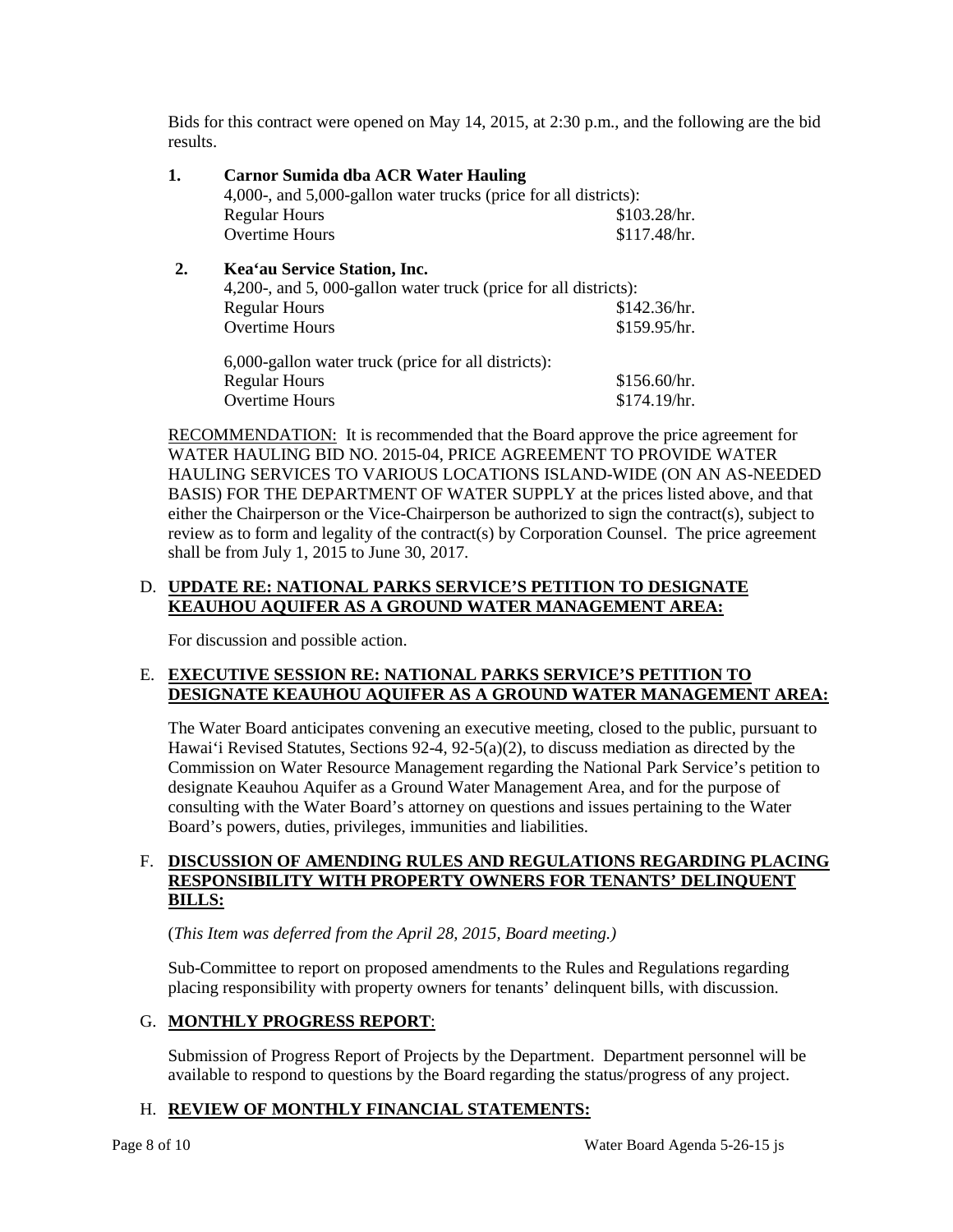Submission of financial statements and information relating to the financial status of the Department. Department personnel will be available to respond to questions by the Board relating to the financial status of the Department.

## **I. DISCUSSION OF PROCESS AND CRITERIA FOR SELECTION OF NEW MANAGER-CHIEF ENGINEER OF THE DEPARTMENT OF WATER SUPPLY:**

The Water Board will discuss the process and criteria for selection of the new Manager-Chief Engineer of the Department of Water Supply.

## J. **EXECUTIVE SESSION RE: PROCESS AND CRITERIA FOR SELECTION OF NEW MANAGER-CHIEF ENGINEER OF THE DEPARTMENT OF WATER SUPPLY:**

 Hawai'i Revised Statutes, Sections 92-4 and 92-5(a)(4) for the purpose of consulting with the privileges, immunities and liabilities. A two-thirds vote, pursuant to HRS Section 92-4, is The Water Board anticipates convening an executive meeting, closed to the public, pursuant to Water Board's attorney on questions and issues pertaining to the Water Board's powers, duties, necessary to hold an executive meeting.

## K. **MANAGER-CHIEF ENGINEER'S REPORT:**

The Manager-Chief Engineer will provide an update or status on the following: 1) Public Information and Education Specialist Update

### L. **CHAIRPERSON'S REPORT:**

Chairperson to report on matters of interest to the Board.

### 9) CONTESTED CASE HEARING (NOTICED FOR 11:30 A.M.):

## A. **WATER SERVICE ACCOUNT NO. 86530820-10 (TMK 7-8-017:020):**

The above Contested Case Hearing is to take place in accordance with Chapter 91 of the Hawai'i Revised Statutes and Rule 2-5 of the Rules and Regulations of the Department of Water Supply.

The issues involved in the above-referenced hearing will be Raymond and Victoria Kalman's appeal of the amounts shown due and owing on account #86530820-10 and consequently, the appeal of the shut-off notice dated March 4, 2014, for failure to pay said amount.

This hearing is being set pursuant to Mr. and Mrs. Kalman's written request of July 10, 2014.

#### 10) ANNOUNCEMENTS:

 Hawai'i Civic Center, Community Center, Bldg. G, 74-5044 Ane Keohokalole Hwy, Kailua-Kona, HI. An Liquor Control Conference Room, Hilo Lagoon Center, 101 Aupuni Street, Lobby Level, Hilo, HI. \*\*A Public Hearing regarding proposed water rates will be held at **5:00** p.m. on May 26, 2015, at the West additional Public Hearing regarding proposed water rates will be held at **6:00 p.m**. on May 27, 2015, at the

#### 1. **Next Regular Meeting:**

 The next meeting of the Water Board is scheduled for 10:00 a.m. on June 23, 2015, at the Department of Water Supply, Operations Center Conference Room, 889 Leilani Street, Hilo, HI.

#### 2. **Following Meeting:**

 of Water Supply, Operations Center Conference Room, 889 Leilani Street, Hilo, HI. The following meeting of the Water Board will be held at 10:00 a.m. on July 28, 2015, at the Department